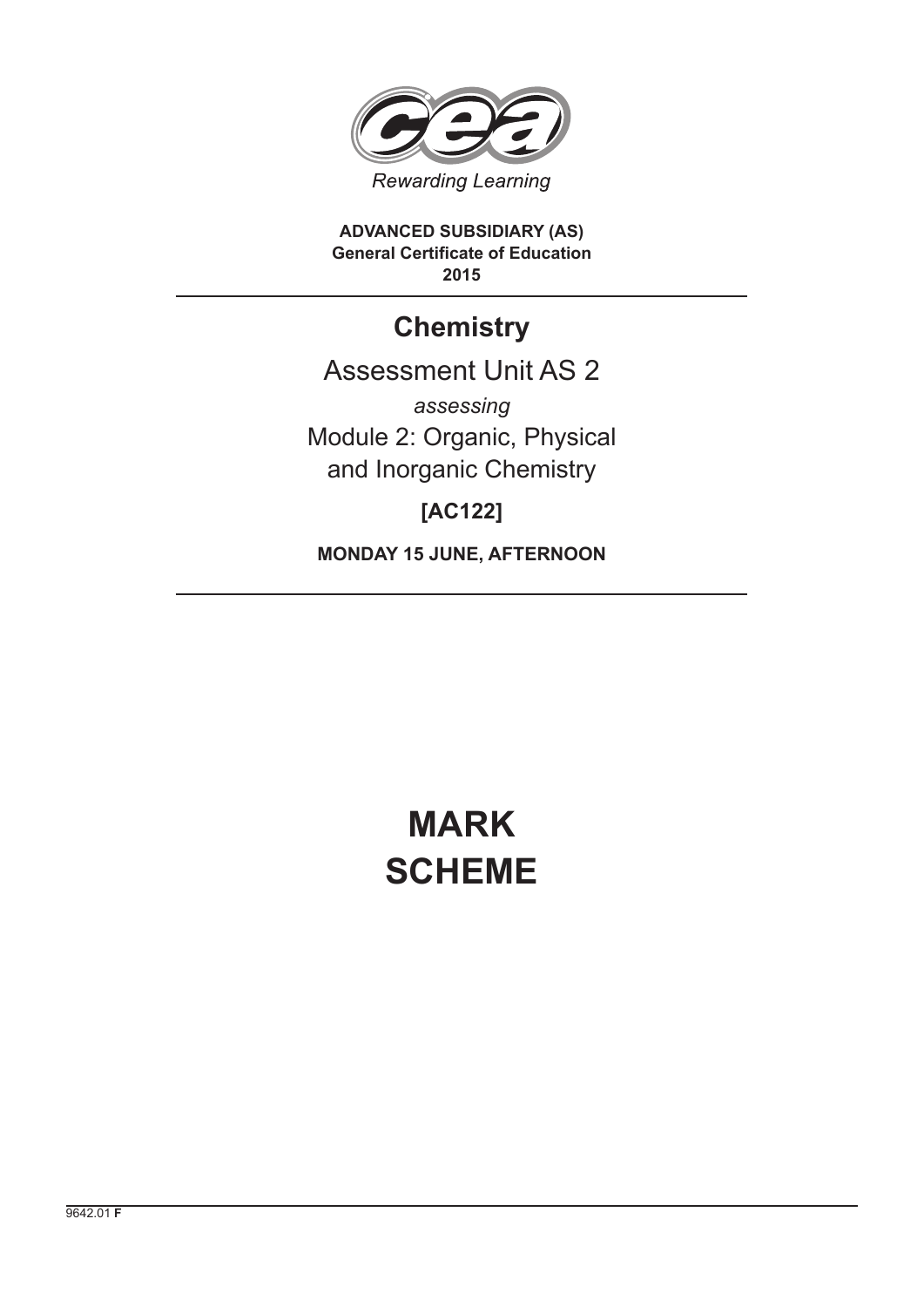#### **General Marking Instructions**

#### **Introduction**

Mark schemes are published to assist teachers and students in their preparation for examinations. Through the mark schemes teachers and students will be able to see what examiners are looking for in response to questions and exactly where the marks have been awarded. The publishing of the mark schemes may help to show that examiners are not concerned about finding out what a student does not know but rather with rewarding students for what they do know.

#### **The Purpose of Mark Schemes**

Examination papers are set and revised by teams of examiners and revisers appointed by the Council. The teams of examiners and revisers include experienced teachers who are familiar with the level and standards expected of students in schools and colleges.

The job of the examiners is to set the questions and the mark schemes; and the job of the revisers is to review the questions and mark schemes commenting on a large range of issues about which they must be satisfied before the question papers and mark schemes are finished.

The questions and the mark schemes are developed in association with each other so that the issues of differentiation and positive achievement can be addressed right from the start. Mark schemes, therefore, are regarded as part of an integral process which begins with the setting of questions and ends with the marking of the examination.

The main purpose of the mark scheme is to provide a uniform basis for the marking process so that all the markers are following exactly the same instructions and making the same judgements in so far as this is possible. Before marking begins a standardising meeting is held where all the markers are briefed using the mark scheme and samples of the students' work in the form of scripts. Consideration is also given at this stage to any comments on the operational papers received from teachers and their organisations. During this meeting, and up to and including the end of the marking, there is provision for amendments to be made to the mark scheme. What is published represents this final form of the mark scheme.

It is important to recognise that in some cases there may well be other correct responses which are equally acceptable to those published; the mark scheme can only cover those responses which emerged in the examination. There may also be instances where certain judgements may have to be left to the experience of the examiner, for example, where there is no absolute correct response – all teachers will be familiar with making such judgements.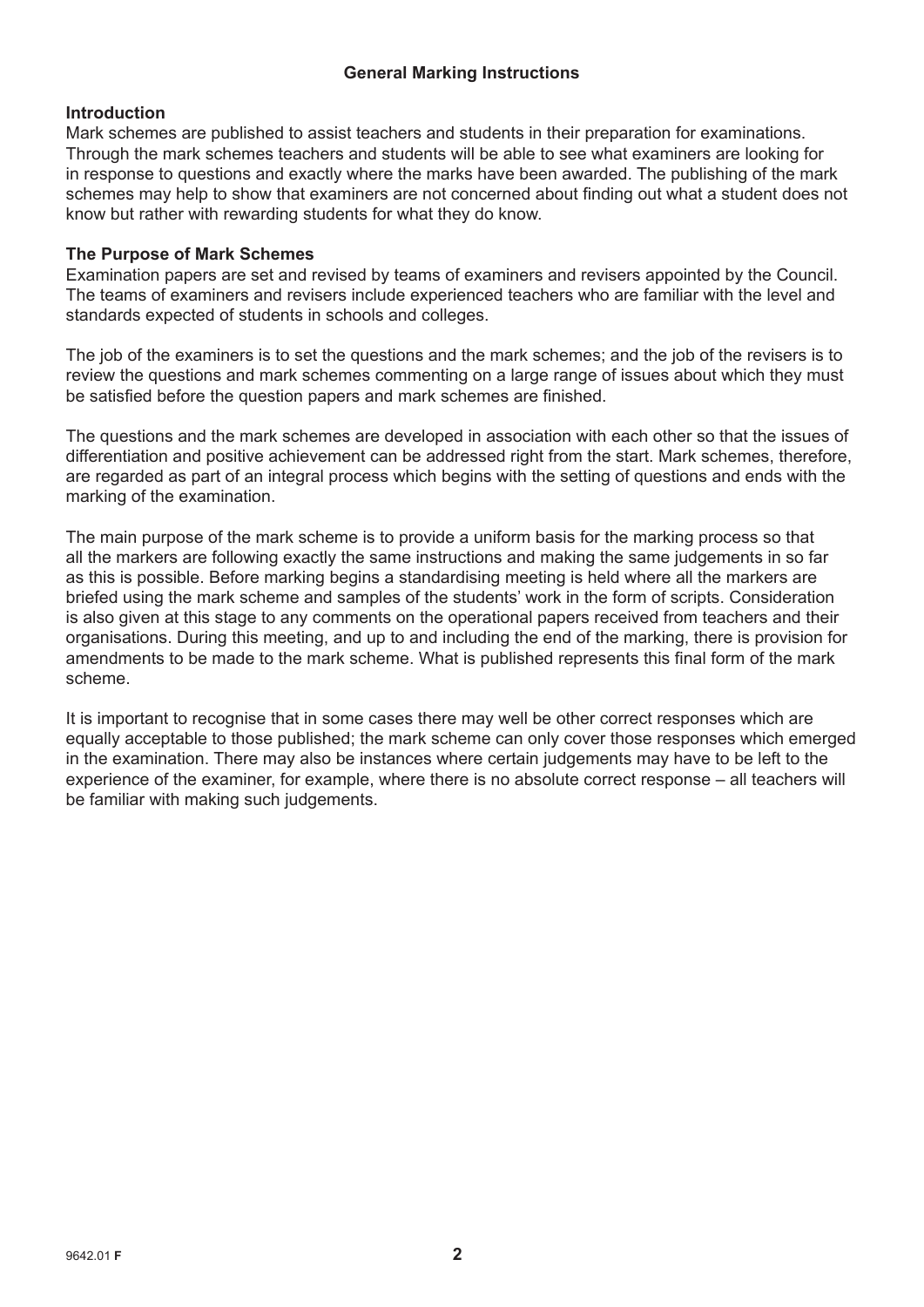#### **Section A**

|                         | <b>Section A</b>            | AVAILABLE<br>MARKS     |
|-------------------------|-----------------------------|------------------------|
| $\mathbf{1}$            | $\mathbf C$                 |                        |
|                         | $2 \quad B$                 |                        |
| $\mathbf{3}$            | $\mathsf{D}$                |                        |
| $\overline{\mathbf{4}}$ | $\mathsf D$                 |                        |
| $\overline{\mathbf{5}}$ | $\sf B$                     |                        |
| $6\phantom{a}$          | $\boldsymbol{\mathsf{A}}$   |                        |
| $\overline{7}$          | $\overline{D}$              |                        |
|                         | 8A                          |                        |
|                         | $9\quad C$                  |                        |
|                         | $10$ D                      |                        |
|                         | [2] for each correct answer | $[20]$<br>$20\,$       |
|                         |                             | <b>Section A</b><br>20 |
|                         |                             |                        |
|                         |                             |                        |
|                         |                             |                        |
|                         |                             |                        |
|                         |                             |                        |
|                         |                             |                        |
|                         |                             |                        |
|                         |                             |                        |
|                         |                             |                        |
|                         |                             |                        |
|                         |                             |                        |
|                         |                             |                        |
|                         |                             |                        |
|                         |                             |                        |
|                         |                             |                        |
|                         |                             |                        |
|                         |                             |                        |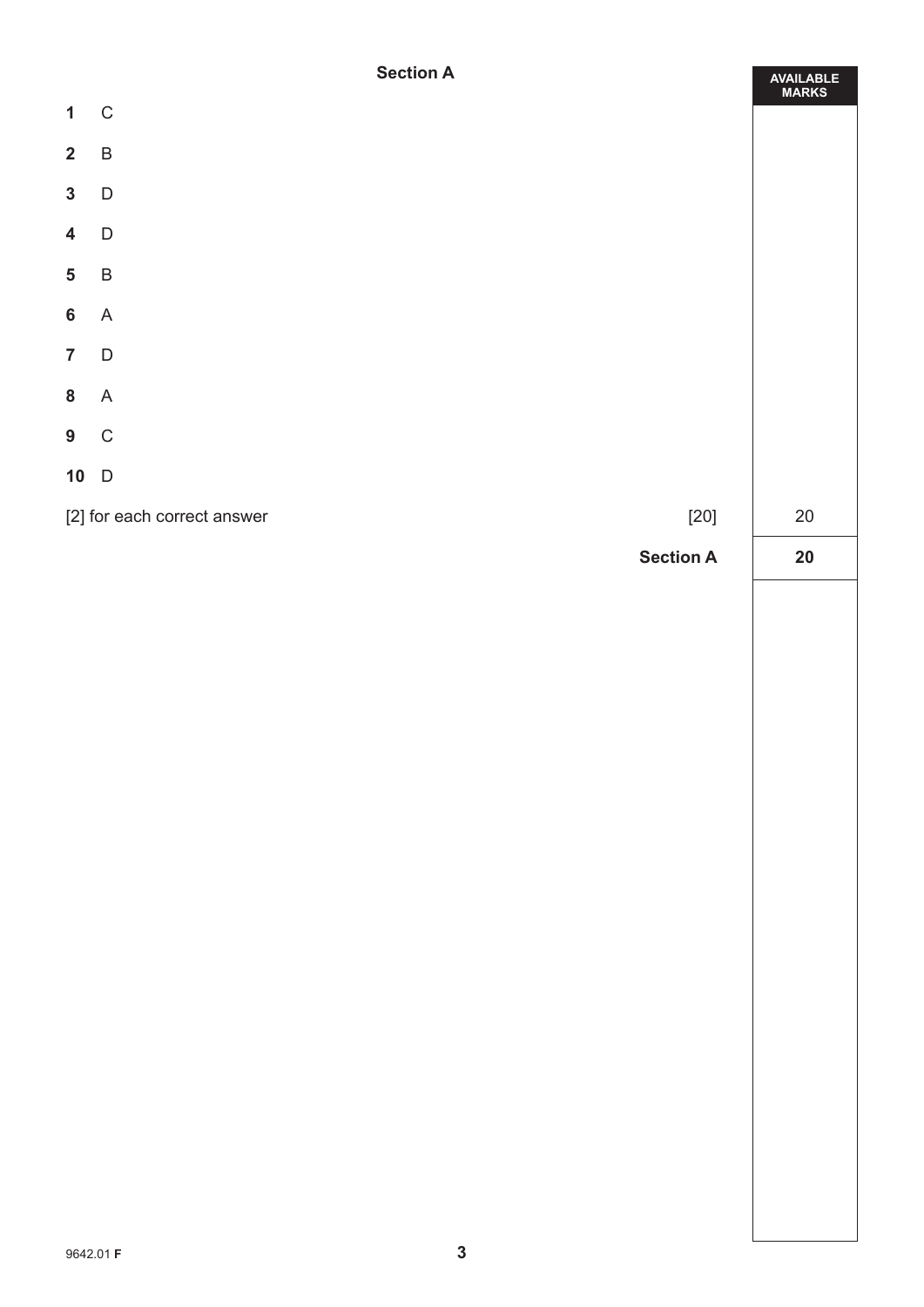#### **Section B**

|     | <b>Section B</b> |           |                                                                                                                           |                                                                                                                                                                                                                                                                                                                                                                                                                                                                                                                                                                                                                                                                                                                                                                                                                                     | <b>AVAILABLE</b>                                                                                                                                                                                                                                                                                                                                                                                                                                                                                                   |              |
|-----|------------------|-----------|---------------------------------------------------------------------------------------------------------------------------|-------------------------------------------------------------------------------------------------------------------------------------------------------------------------------------------------------------------------------------------------------------------------------------------------------------------------------------------------------------------------------------------------------------------------------------------------------------------------------------------------------------------------------------------------------------------------------------------------------------------------------------------------------------------------------------------------------------------------------------------------------------------------------------------------------------------------------------|--------------------------------------------------------------------------------------------------------------------------------------------------------------------------------------------------------------------------------------------------------------------------------------------------------------------------------------------------------------------------------------------------------------------------------------------------------------------------------------------------------------------|--------------|
|     |                  |           |                                                                                                                           |                                                                                                                                                                                                                                                                                                                                                                                                                                                                                                                                                                                                                                                                                                                                                                                                                                     | $[2]$                                                                                                                                                                                                                                                                                                                                                                                                                                                                                                              | <b>MARKS</b> |
| (b) |                  |           | P<br>Q<br>$\mathsf{R}$                                                                                                    |                                                                                                                                                                                                                                                                                                                                                                                                                                                                                                                                                                                                                                                                                                                                                                                                                                     |                                                                                                                                                                                                                                                                                                                                                                                                                                                                                                                    |              |
|     |                  |           | $\top$<br>U                                                                                                               | error $[-1]$                                                                                                                                                                                                                                                                                                                                                                                                                                                                                                                                                                                                                                                                                                                                                                                                                        | $[3]$                                                                                                                                                                                                                                                                                                                                                                                                                                                                                                              | 5            |
|     |                  |           |                                                                                                                           |                                                                                                                                                                                                                                                                                                                                                                                                                                                                                                                                                                                                                                                                                                                                                                                                                                     | $[1]$                                                                                                                                                                                                                                                                                                                                                                                                                                                                                                              |              |
|     |                  |           |                                                                                                                           |                                                                                                                                                                                                                                                                                                                                                                                                                                                                                                                                                                                                                                                                                                                                                                                                                                     | $[1]$                                                                                                                                                                                                                                                                                                                                                                                                                                                                                                              |              |
|     |                  |           |                                                                                                                           |                                                                                                                                                                                                                                                                                                                                                                                                                                                                                                                                                                                                                                                                                                                                                                                                                                     | $[2]$                                                                                                                                                                                                                                                                                                                                                                                                                                                                                                              |              |
|     |                  | or        |                                                                                                                           |                                                                                                                                                                                                                                                                                                                                                                                                                                                                                                                                                                                                                                                                                                                                                                                                                                     | $[2]$                                                                                                                                                                                                                                                                                                                                                                                                                                                                                                              |              |
|     |                  |           |                                                                                                                           |                                                                                                                                                                                                                                                                                                                                                                                                                                                                                                                                                                                                                                                                                                                                                                                                                                     |                                                                                                                                                                                                                                                                                                                                                                                                                                                                                                                    |              |
|     |                  |           |                                                                                                                           |                                                                                                                                                                                                                                                                                                                                                                                                                                                                                                                                                                                                                                                                                                                                                                                                                                     |                                                                                                                                                                                                                                                                                                                                                                                                                                                                                                                    |              |
|     |                  |           |                                                                                                                           |                                                                                                                                                                                                                                                                                                                                                                                                                                                                                                                                                                                                                                                                                                                                                                                                                                     |                                                                                                                                                                                                                                                                                                                                                                                                                                                                                                                    |              |
|     |                  |           |                                                                                                                           |                                                                                                                                                                                                                                                                                                                                                                                                                                                                                                                                                                                                                                                                                                                                                                                                                                     |                                                                                                                                                                                                                                                                                                                                                                                                                                                                                                                    |              |
|     |                  |           |                                                                                                                           |                                                                                                                                                                                                                                                                                                                                                                                                                                                                                                                                                                                                                                                                                                                                                                                                                                     |                                                                                                                                                                                                                                                                                                                                                                                                                                                                                                                    |              |
|     |                  |           |                                                                                                                           |                                                                                                                                                                                                                                                                                                                                                                                                                                                                                                                                                                                                                                                                                                                                                                                                                                     |                                                                                                                                                                                                                                                                                                                                                                                                                                                                                                                    |              |
|     |                  |           |                                                                                                                           |                                                                                                                                                                                                                                                                                                                                                                                                                                                                                                                                                                                                                                                                                                                                                                                                                                     | $[5]$                                                                                                                                                                                                                                                                                                                                                                                                                                                                                                              |              |
|     |                  |           |                                                                                                                           |                                                                                                                                                                                                                                                                                                                                                                                                                                                                                                                                                                                                                                                                                                                                                                                                                                     |                                                                                                                                                                                                                                                                                                                                                                                                                                                                                                                    |              |
|     |                  |           |                                                                                                                           |                                                                                                                                                                                                                                                                                                                                                                                                                                                                                                                                                                                                                                                                                                                                                                                                                                     | $[3]$                                                                                                                                                                                                                                                                                                                                                                                                                                                                                                              |              |
|     |                  |           |                                                                                                                           |                                                                                                                                                                                                                                                                                                                                                                                                                                                                                                                                                                                                                                                                                                                                                                                                                                     | $[1]$                                                                                                                                                                                                                                                                                                                                                                                                                                                                                                              |              |
|     |                  |           |                                                                                                                           |                                                                                                                                                                                                                                                                                                                                                                                                                                                                                                                                                                                                                                                                                                                                                                                                                                     | $[1]$                                                                                                                                                                                                                                                                                                                                                                                                                                                                                                              |              |
|     |                  |           |                                                                                                                           |                                                                                                                                                                                                                                                                                                                                                                                                                                                                                                                                                                                                                                                                                                                                                                                                                                     | $[1]$                                                                                                                                                                                                                                                                                                                                                                                                                                                                                                              |              |
|     |                  |           |                                                                                                                           |                                                                                                                                                                                                                                                                                                                                                                                                                                                                                                                                                                                                                                                                                                                                                                                                                                     | $[1]$                                                                                                                                                                                                                                                                                                                                                                                                                                                                                                              | 18           |
|     |                  | $(b)$ (i) | 11 (a) $CH_3^{\bullet}$ $C_2H_5^{\bullet}$ H <sup>o</sup><br>Initiation<br>Propagation<br>Termination<br>(ii) $CCl_3CH_3$ | $\mathsf{S}$<br>12 (a) (i) $CH_3CH_2CH_2CH_2CH=CH_2$<br>(iv) Starting from product [1]<br>No bromine colour appears [1]<br>the mass of $2 \text{ cm}^3$ of hex-1-ene<br>$= 2 \times 0.68 = 1.36$ g<br>the rise in temperature<br>$= 32.1 - 24.9 = 7.2$ °C<br>the mass of $100 \text{ cm}^3$ of TCE<br>$= 100 \times 1.33$ g = 133 g<br>$= 133 \times 1.30 \times 7.2 = 1245$<br>the molar mass of hex-1-ene<br>$= 6 \times 12 + (12 \times 1) = 72 + 12 = 84g$<br>$= 1.36/84 = 0.01619$<br>$= 1245/0.016 = -77.8$ kJ or kJmol <sup>-1</sup><br>(ii) bonds broken = $612 + 193 = +805$<br>bonds formed = $2$ C-Br + 348<br>$2C-Br = 457 + 77.8 = 534.8$<br>$C-Br = 267 \text{ kJ} \text{ mol}^{-1}$<br>(c) (i) $CH_3CH_2CH_2CH_2CH_2CHOHCH_2OH$<br>(ii) $CH_3CH_2CH_2CH_2CH_1CH_2CH_2CH_2NH_2$<br>(iii) $CH_3CH_2CH_2CH_2CHCHCH_2CN$ | (iii) $CH_3CH_2CH_2CH_2CH=CH_2 + Br_2 \rightarrow CH_3CH_2CH_2CH_2CHBrCH_2Br$<br>Equimolar quantities of reactants/hex-1-ene in excess [1]<br>Bromine colour disappears completely [1]<br>the heat energy received by the 100 cm <sup>3</sup> of TCE<br>the number of moles of hex-1-ene in 2 $cm3$<br>the molar enthalpy of bromination of hex-1-ene<br>Missing or incorrect units penalise once<br>$\Delta H = -77.8 = +805 - (2C-Br + 348) = +457 - 2C-Br$<br>(d) $CH_3CH_2CH_2CH=CH_2$ or $CH_3CH_2CH_2CH_2CH$ |              |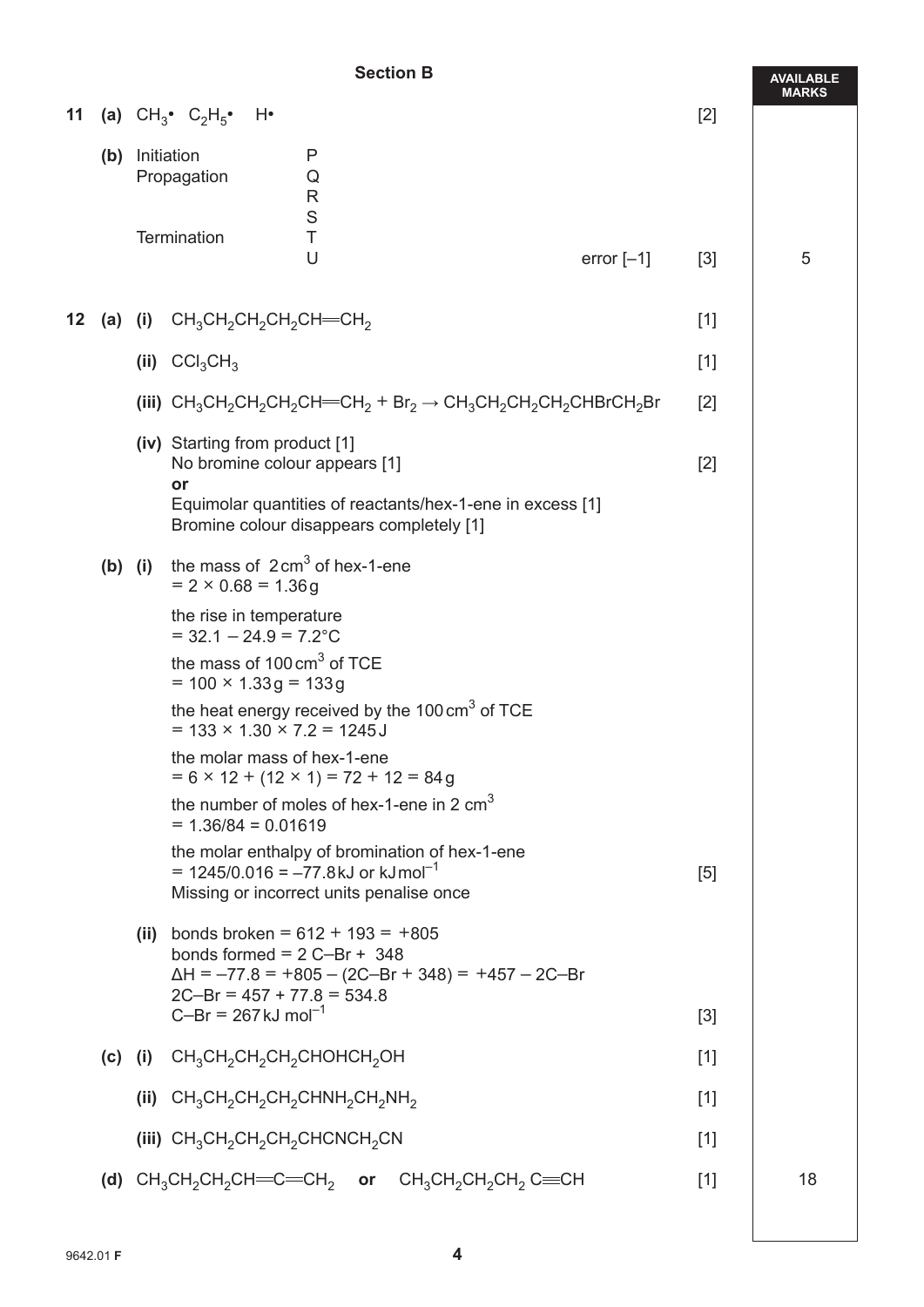|           |      | 13 (a) (i) $CaCO3 \text{MgCO}3 \rightarrow CaO + MgO + 2CO2$<br>Or $CaCO3$ .MgCO <sub>3</sub> $\rightarrow$ CaO.MgO + 2CO <sub>2</sub>                                                                          | $[1]$ | <b>AVAILABLE</b><br><b>MARKS</b> |
|-----------|------|-----------------------------------------------------------------------------------------------------------------------------------------------------------------------------------------------------------------|-------|----------------------------------|
|           | (ii) | $MgCO3$ CaCO <sub>3</sub> SrCO <sub>3</sub> BaCO <sub>3</sub>                                                                                                                                                   | $[1]$ |                                  |
|           |      | (iii) as the size/radius of the cation increases polarising power/charge<br>density (of the cation) decreases the carbonate ion is less<br>polarised/distorted                                                  | $[3]$ |                                  |
| $(b)$ (i) |      | CaO.MgO + $2H_2O \rightarrow Ca(OH)_2 + Mg(OH)_2$                                                                                                                                                               | $[1]$ |                                  |
|           | (ii) | solubility increases as the Group is descended                                                                                                                                                                  | $[1]$ |                                  |
|           |      | (iii) $MgCl_2$ + Ca(OH) <sub>2</sub> .Mg(OH) <sub>2</sub> $\rightarrow$ 2Mg(OH) <sub>2</sub> + CaCl <sub>2</sub>                                                                                                |       |                                  |
|           |      | 95<br>74<br>58<br>$2 \times 58$<br>111                                                                                                                                                                          |       |                                  |
|           |      | mass of reactants = $95 + 74 + 58 = 227$<br>mass of magnesium hydroxide = $116$<br>atom economy = $116/227 \times 100 = 51.10\% = 51\%$                                                                         | $[2]$ |                                  |
|           |      | (iv) $Mg(OH)_2 \rightarrow MgO + H_2O$                                                                                                                                                                          | $[1]$ |                                  |
| $(c)$ (i) |      | Any two from four:<br>Magnesium<br>magnesium remains [1]<br>the water/solution remains/colourless [1]<br>(small number of) bubbles [1] on the surface [1]<br>Any two from five:                                 | $[2]$ |                                  |
|           |      | Calcium<br>calcium sinks then rises [1]<br>the mass of calcium gets less [1]<br>there are lots of bubbles around the calcium [1]<br>a white solid/milky solution produced [1]<br>heat produced/steamy fumes [1] | $[2]$ |                                  |
|           | (ii) | Magnesium<br>the splint stays the same/eventually goes out/no pop                                                                                                                                               | $[1]$ |                                  |
|           |      | Calcium<br>the hydrogen pops/explodes                                                                                                                                                                           | $[1]$ |                                  |
|           |      | (iii) Magnesium<br>the solution stays green - neutral/pH7<br>or green/blue $-$ alkaline/pH8/9                                                                                                                   | $[2]$ |                                  |
|           |      | Calcium<br>the solution goes blue/violet/purple - alkaline/pH 10-14                                                                                                                                             | $[2]$ | 20                               |
|           |      |                                                                                                                                                                                                                 |       |                                  |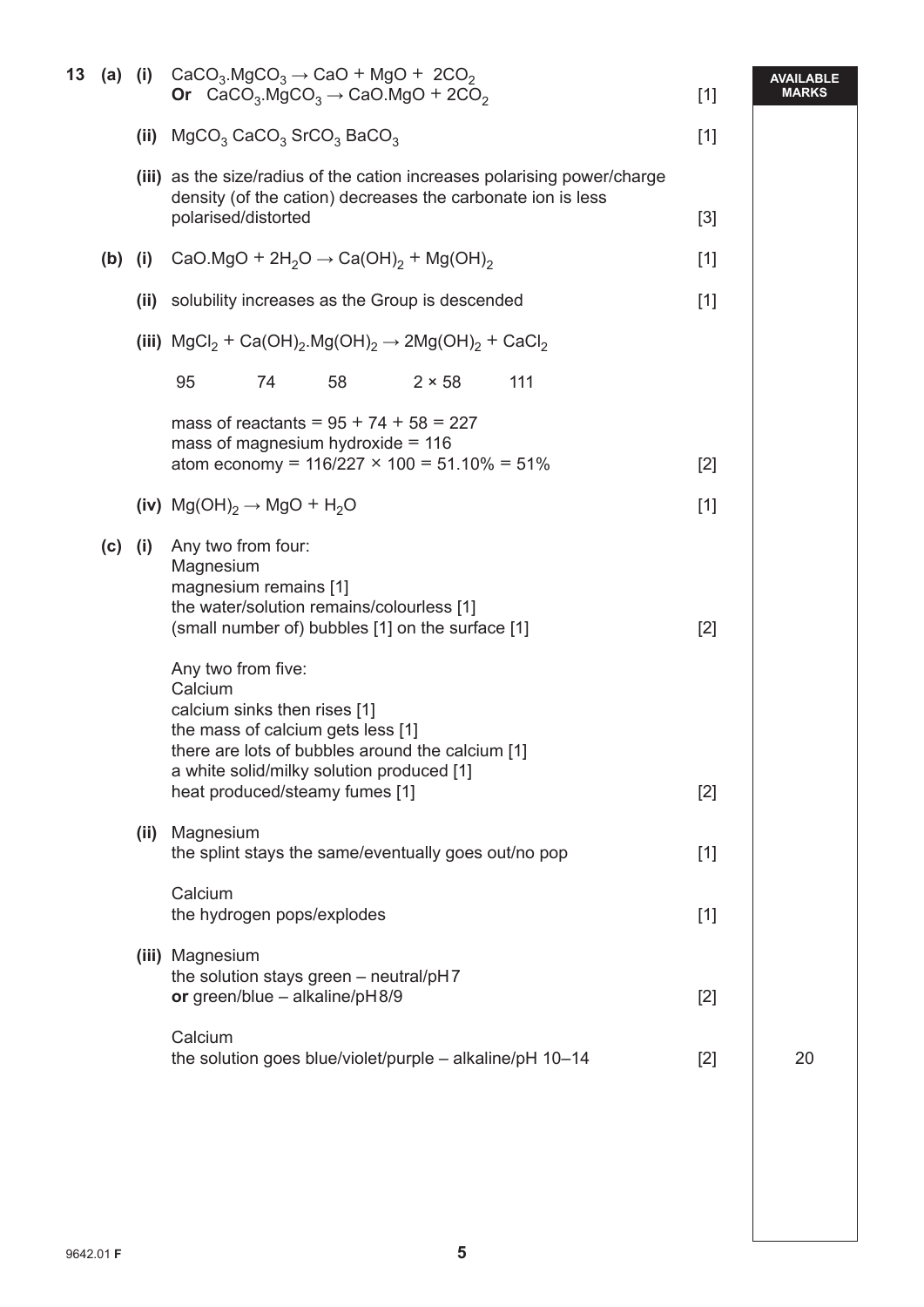|             |      | <b>14 (a) (i)</b> $C_8H_{18}$                                                                                                                                                                                                                                                                                                                                                                | $[1]$ | AVAILABLE    |
|-------------|------|----------------------------------------------------------------------------------------------------------------------------------------------------------------------------------------------------------------------------------------------------------------------------------------------------------------------------------------------------------------------------------------------|-------|--------------|
|             |      | (ii) $2C_8H_{18}$ + $25O_2 \rightarrow 16CO_2$ + $18H_2O$                                                                                                                                                                                                                                                                                                                                    | $[2]$ | <b>MARKS</b> |
|             |      | $(iii)$ e.g.<br>CH <sub>3</sub>                                                                                                                                                                                                                                                                                                                                                              |       |              |
|             |      | $CH_3CHCH_2CH_2CH_2CH_2CH_2CH_3$                                                                                                                                                                                                                                                                                                                                                             | $[1]$ |              |
|             |      | (b) $C_8H_{18} = 8 \times 12 + 18 \times 1 = 96 + 18 = 114$<br>$28.5g = 28.5/114 = 0.25$ mol<br>2 moles of octane react with 25 moles of oxygen<br>0.25 mole reacts with $0.25 \times 25/2 = 3.125$ mols of oxygen<br>= 3.125 $\times$ 24 dm <sup>3</sup> = 75 dm <sup>3</sup><br>Volume of air needed = $5 \times 75$ dm <sup>3</sup> = 375 dm <sup>3</sup><br>units needed<br>error $[-1]$ | $[3]$ |              |
| $(c)$ (i)   |      | carbon monoxide                                                                                                                                                                                                                                                                                                                                                                              | $[1]$ |              |
|             | (ii) | nitrogen and sulfur dioxide/any named noble gas                                                                                                                                                                                                                                                                                                                                              | $[1]$ |              |
|             |      | (iii) $N_2 + O_2 \rightarrow 2NO$                                                                                                                                                                                                                                                                                                                                                            | $[1]$ |              |
| $(d)$ $(i)$ |      | particulate matter/soot causes damage to the lungs/respiratory<br>problems<br>the carbon dioxide creates a greenhouse effect/global warming<br>Incomplete combustion $\rightarrow$ carbon monoxide $\rightarrow$ toxic                                                                                                                                                                       | $[3]$ |              |
|             |      | Quality of written communication                                                                                                                                                                                                                                                                                                                                                             | $[2]$ |              |
|             |      | (ii) $2NO \rightarrow N_2 + O_2$<br>$2CO + O2 \rightarrow 2CO2$<br>$2CO + 2NO \rightarrow 2CO2 + N2$<br>any 2                                                                                                                                                                                                                                                                                | $[2]$ |              |
|             |      | (iii) lead covers the surface of the catalyst and stops the catalyst working<br>or poisons the catalyst                                                                                                                                                                                                                                                                                      | $[1]$ | 18           |
|             |      |                                                                                                                                                                                                                                                                                                                                                                                              |       |              |